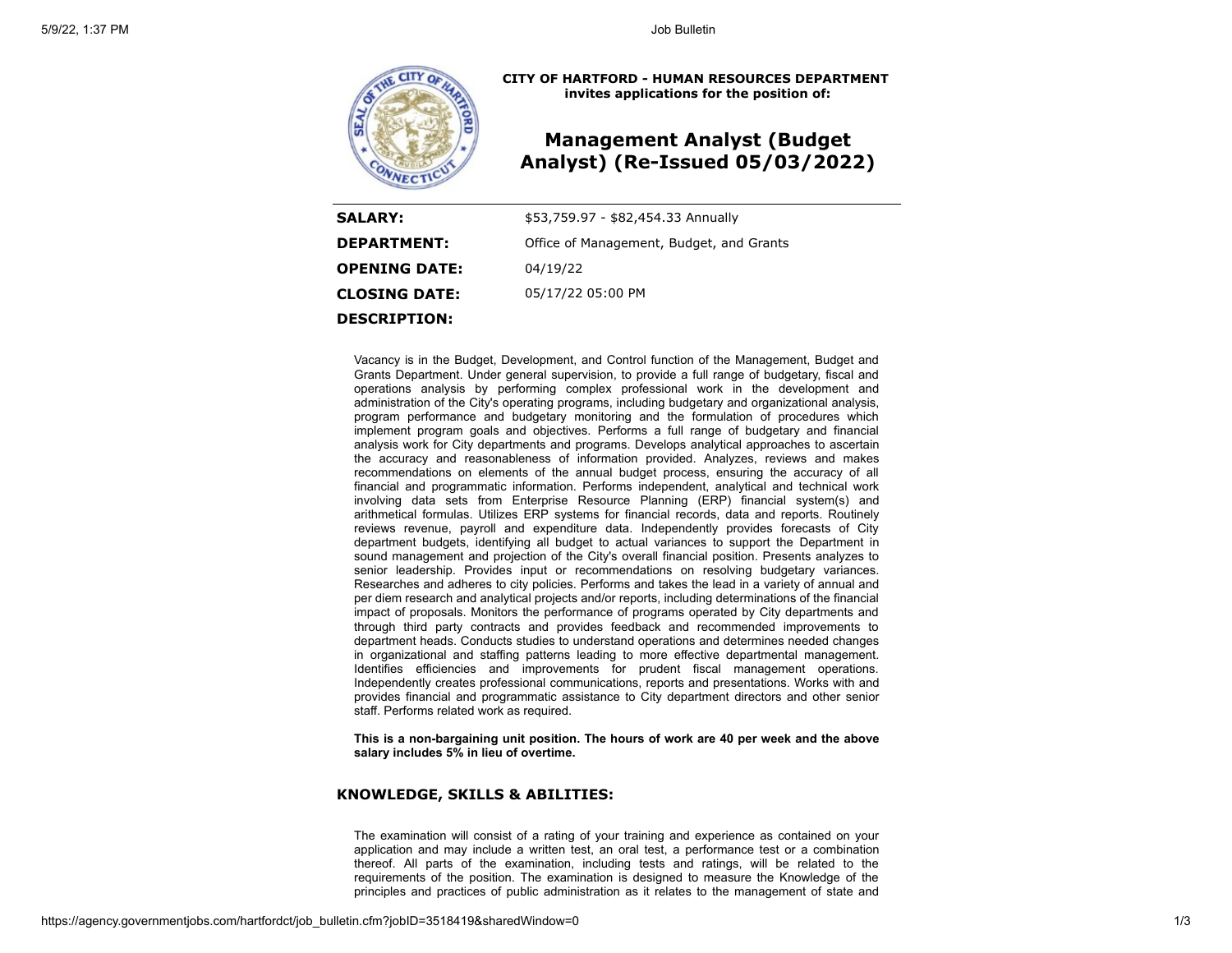local governments; Knowledge of progressive public budgetary, financial and administrative methods and procedures; Knowledge of City and State laws as they pertain to the powers and practices of the City. Ability to analyze administrative systems and practices, to identify difficult organizational problems, and to recommend practical solutions; Ability to communicate effectively orally and in writing; Ability to establish and maintain effective working relationships with municipal officials, department heads, employees and the general public;

## **QUALIFICATIONS:**

## **Open to all applicants who meet the following qualifications:**

Graduation from an accredited four year college or university with major coursework in public administration, business administration, economics, project management, finance or a closely related field. Three (3) years of increasingly responsible experience in budgetary and administrative analysis. Municipal experience preferred.

A Master's degree in public administration or closely related field from an accredited college or university may be substituted for part of the experience requirement. Wherever possible, appropriate equivalents will be considered.

**A COPY OF YOUR DEGREE OR TRANSCRIPT MUST BE SUBMITTED WITH YOUR APPLICATION. A DEGREE OR TRANSCRIPT SUBMITTED WILL BE VERIFIED BY THE HUMAN RESOURCES DEPARTMENT.**

#### **HARTFORD RESIDENCY PREFERRED.**

**APPLICATIONS WITHOUT PROPER DOCUMENTATION SHALL RESULT IN YOUR DISQUALIFICATION.**

**APPLICATIONS VIA FACSIMILE OR EMAIL ARE NOT ACCEPTED.**

## **OTHER INFORMATION:**

The examination will consist of an evaluation of training and experience as indicated on the application.

If selected, you will be required to pass a physical examination administered by a City physician, a drug and alcohol screening, and a background check. If appointed, you will serve 3-12 months of probation. This examination and employment process is subject to all federal, state, and municipal laws, rules and regulations.

## **NOTE:**

**ALL CORRESPONDENCE AND INFORMATION CONCERNING THE APPLICATION AND TESTING PROCESS WILL OCCUR VIA EMAIL, UNLESS OTHERWISE REQUESTED AT THE TIME OF APPLICATION.**

**IN ADDITION TO CHECKING YOUR EMAIL INBOX FOR RECRUITMENT CORRESPONDENCE, PLEASE ALSO CHECK YOUR JUNK AND SPAM FOLDERS.**

#### **VETERAN'S PREFERENCE:**

Preferential Points may be given to Eligible Veterans. Must submit a [Veteran's Preference Form,](http://www.hartford.gov/images/hr/Application_forms/VETERANS%20PREFERENCE%20FORM.PDF) along with a DD-214 and Disability letter (if applicable) from the Office of Veteran's Affairs.

**The Human Resources Department provides reasonable accommodation to persons with disabilities in accordance with the Americans with Disabilities Act (ADA). If you need an accommodation in the application or testing process, please contact the Human Resources Department.**